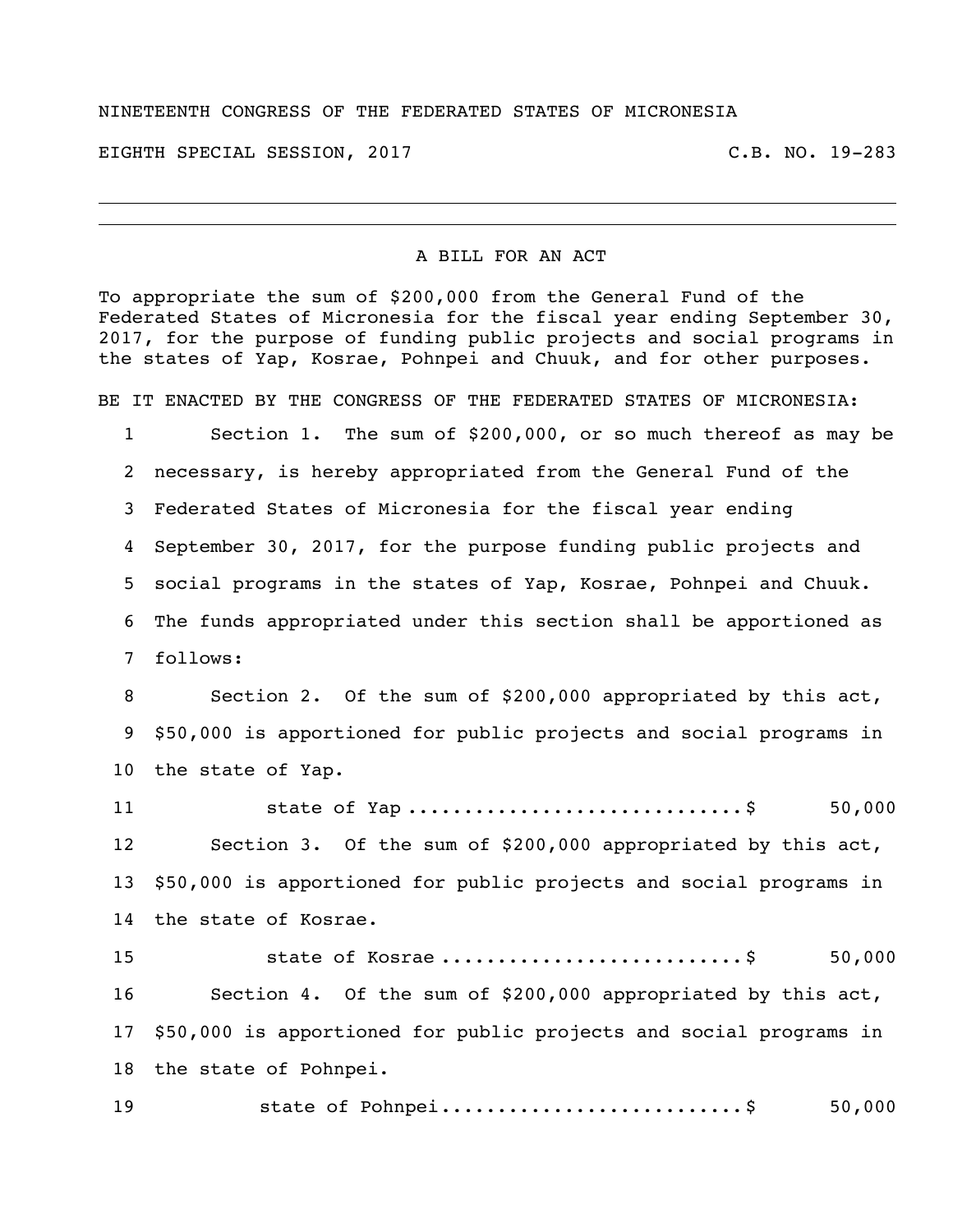C.B. NO. 19-283

 Section 5. Of the sum of \$200,000 appropriated by this act, \$50,000 is apportioned for public projects and social programs in the state of Chuuk. state of Chuuk.............................\$ 50,000 Section 6. Allotment and management of funds and lapse date. All funds appropriated by this act shall be allotted, managed, administered and accounted for in accordance with applicable laws, including, but not limited to, the Financial Management Act of 1979. The allottee shall be responsible for ensuring that these funds, or so much thereof as may be necessary, are used solely for the purpose specified in this act, and that no obligations are incurred in excess of the sum appropriated. The allottee of the funds appropriated under section 2 of this act shall be the Governor of Yap State or his designee. The allottee of funds appropriated under sections 3 and 4 of this act shall be the President of the Federated States of Micronesia or his designee. The allottee of funds appropriated under section 5 of this act shall be the Governor of Chuuk State or his designee. The authority of the allottee to obligate funds appropriated by this act shall lapse on September 30, 2018. 

 $2.2$